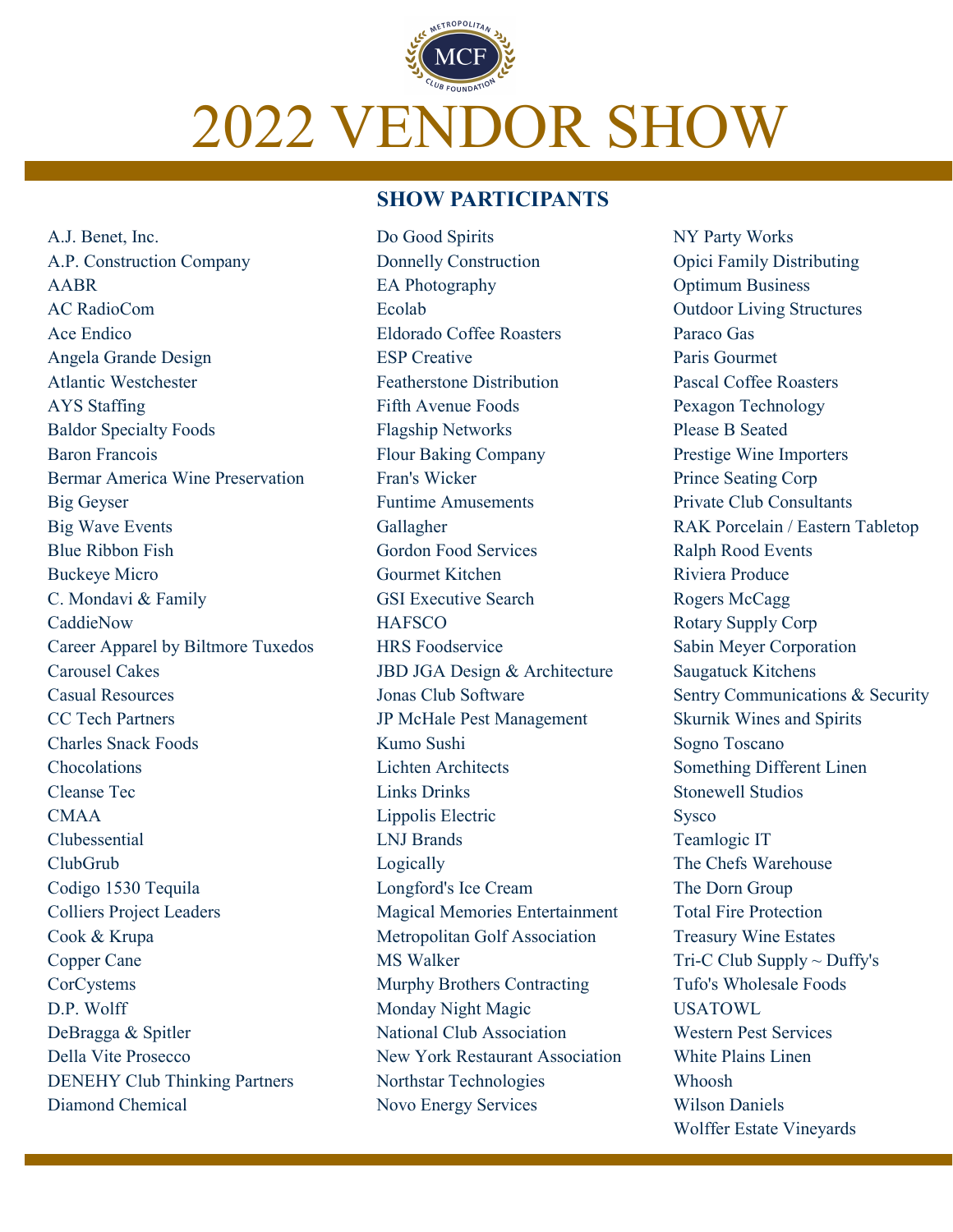# **Metropolitan Club Foundation MISSION**

The Metropolitan Club Foundation (MCF) was formed in 1996 as a tax exempt, 501(c)(3) organization for the purpose of raising funds to financially support the professional development of members of the Metropolitan Chapter of CMAA through high level education, as well as scholarships, hardship funding and charitable giving to community organizations.

The Foundation provides members and their club employees, as well as students, many opportunities for professional development through education, networking and scholarships. In addition to supporting many local organizations and charities affiliated with the private club community. MCF continues to evolve and grow its funding and the Board's mission is to continue to look for more ways to achieve their goals and give back to the community.

# **VENDOR SHOW**

In 1994 the Chapter decided to sponsor an exhibit at which local vendors might meet with local General Managers and their staffs to present their products and forge new relationships.

The Trade Show offers some 100 local vendors showcasing club specific products to managers and their professional support staff. The day concludes with an elegant cocktail party in which The Club Chefs of Westchester prepare a memorable display of food.

Managers, club employees and vendors further discuss ideas and enhance relationships while networking. Proceeds from the Show supports the Foundations efforts of education, scholarship, hardship funding and charitable giving.

# **2022 BOARD OF DIRECTORS**

Chairman - Barry Chandler, Nissequogue Golf Club Vice Chairman - Randall J. Ruder, CCM, CCE, Beach Point Club Secretary - Robert J. Kasara, CCM - Wykagyl Country Club Treasurer - Todd Zorn, CCM - Lake Waramug Country Club Past Chairman - Burt Ward, CCM, CCE - Century Country Club

# **Directors/Trustees**

John Bladt, CCM - Retired Colin M. Burns, CCM - Winged Foot Golf Club Charles D Dorn, CCM - The Dorn Group Robert C. James, CCM, CCE - DENEHY Club Thinking Partners Jeffrey Martocci, CCM - Alpine Country Club Donald Mollitor - The Mill River Club Craig Ruhling - Southampton Golf Club Daniel Saalman, CFP, CRPC - Ameriprise Financial Services, LLC Lori Sahagian - Bronxville Field Club Gene Westmoreland - Metropolitan Golf Association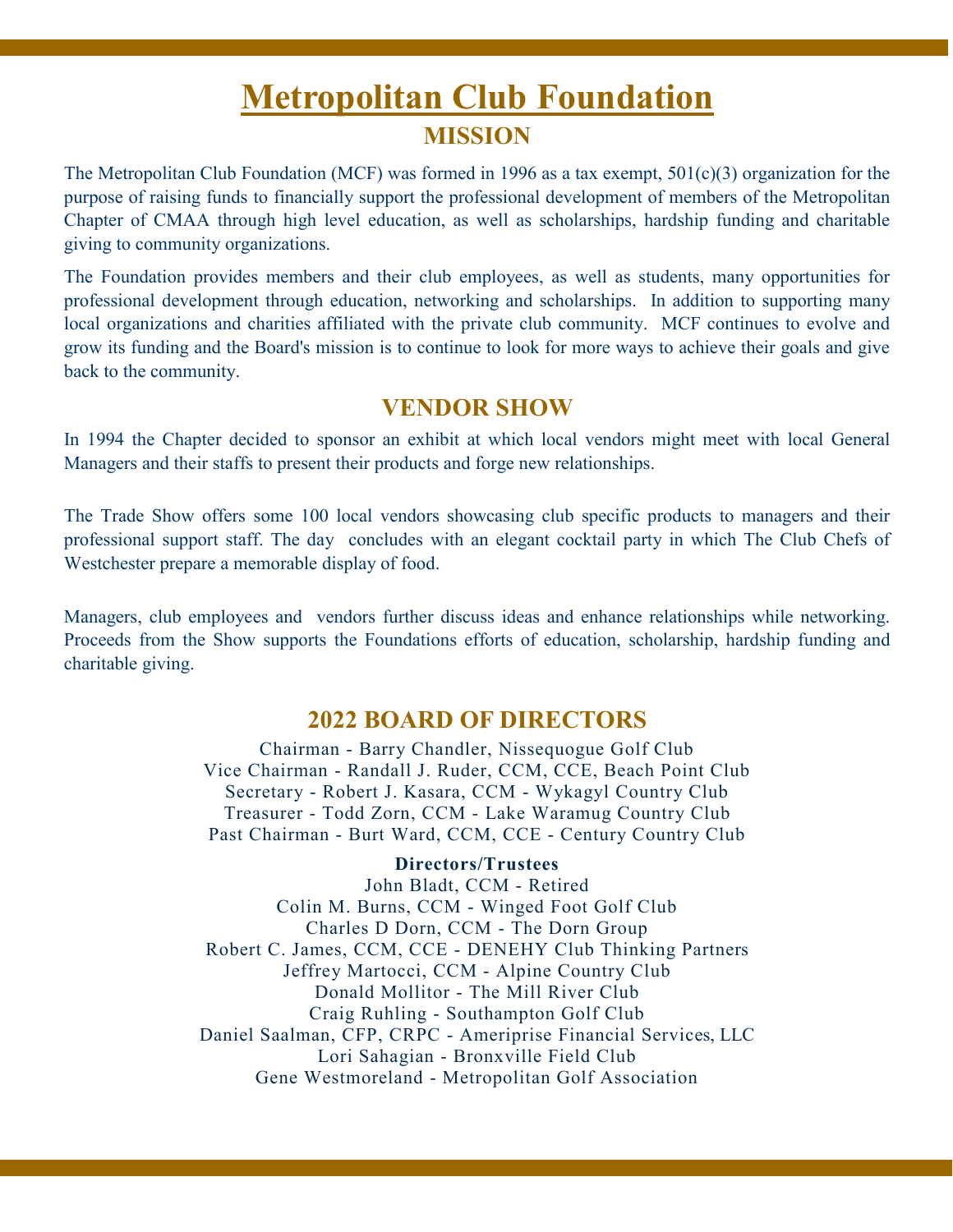# MANY THANKS TO... **CLUB CHEFS OF WESTCHESTER**

President - Austin Braswell - *Blind Brook Club, Executive Chef* 

Vice President - Bryce Baird - *Country Club of New Canaan, Executive Chef* 

Treasurer - Nicole McGee - *Larchmont Shore Club. Executive Chef* 

Secretary - Daryl Ford - *Atlantic Golf Club, Executive Chef* 

President Emeritus - Andrew Ladd - *Hampshire Country Club, Executive Chef* 

Vendor Show Chair - Leonard Phillips, CEC - *Shenorock Shore Club, Executive Chef*

# **GLEN ISLAND HARBOUR CLUB**

General Manager – Rocco Agostino Executive Chef – Albert Duga

# **VENDOR SHOW VOLUNTEERS**

Alex Dallas Marcano Angel Rosario Az-Dine Boucetta Barry Chandler Brad Matthees, CCM Chris Hove Dana Canellaro, CCM Emily Lighthall Gavin Cochran Heather Apgar Kurt Fankhauser Lexi Horton Mark Sheehan, CCM Michael Lopez, CCM Nicole Zhou Qian Yang Randy Ruder, CCM, CCE Robert Bickmeyer Sam Lucas Sarah Kuhl, CCM Sarah McGuire Tucker Burns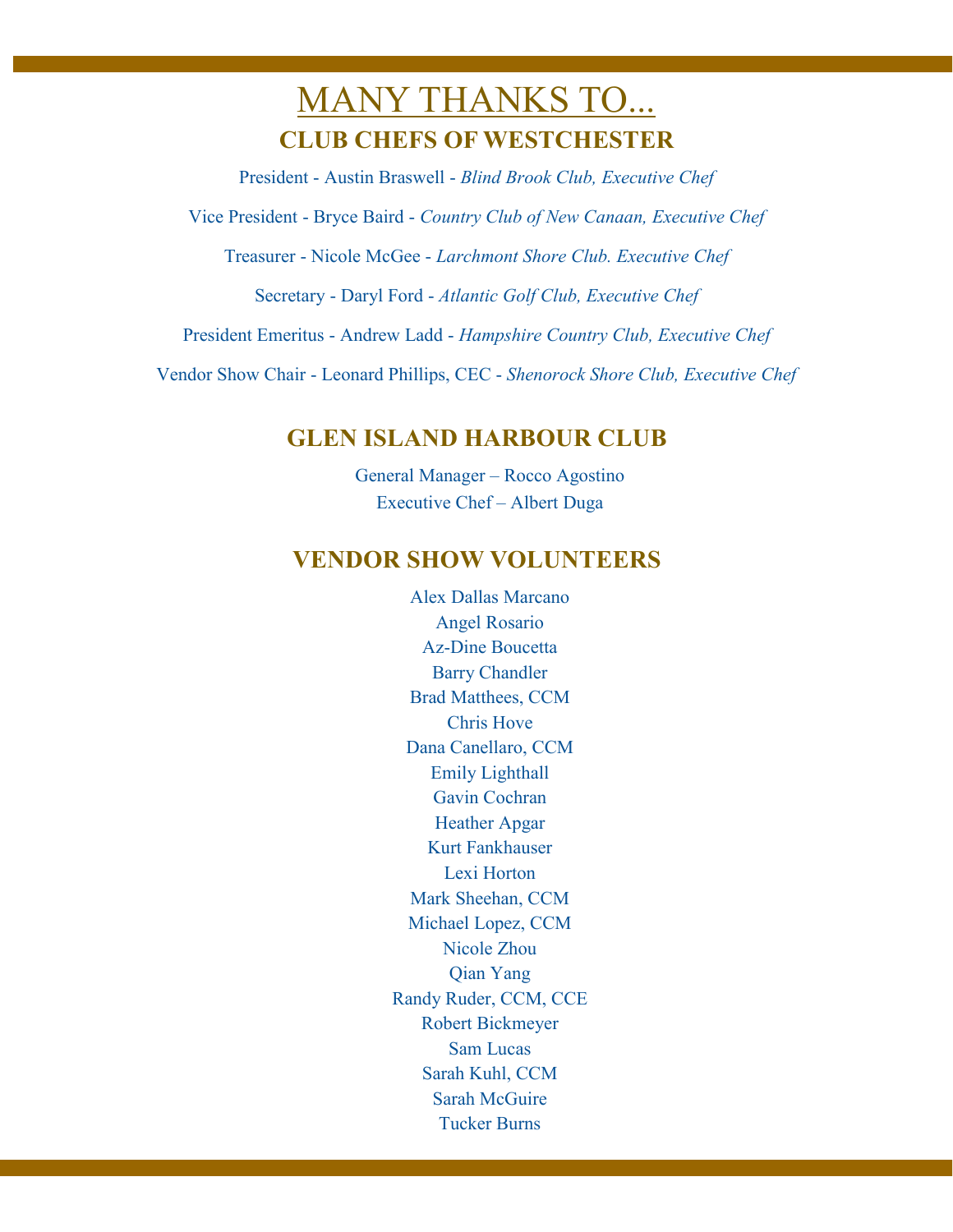# EDUCATION SESSIONS

# **11:00 SOURCING & SELECTING TOP TALENT (90 MINUTES)**

*by Betsy Gregory, Director of Team Member Engagement at Congressional Country Club*

The challenge is real, one in three hospitality workers have left the industry. How do you make your Club standout against the countless other restaurants, hotels and resorts looking for talent? Frustrated with new team member turnover? Tired of being ghosted by candidates? This session will provide multiple solutions to implement at your Club today.

# **1:00 YOUR ASSOCIATIONS AT WORK FOR YOU (90 MINUTES)**

Representatives from area Associations will join us for industry updates and to discuss the great tools at the disposal of their respective memberships.

Club Management Association of America – Julie Montross Metropolitan Club Foundation – Barry Chandler Metropolitan Golf Association – Brian R. Mahoney Metropolitan PGA Section – Jeff Voorheis National Club Association – Joe Trauger New York State Club Association – Charles D. Dorn, CCM New York State Restaurant Association – Marybeth Baisley

# **2:45 CLUBS IN A POST COVID WORLD (60 MINUTES)**

*by Dan Condon + James Hankowski* - *Condon O'Meara McGinty & Donnelly*

What we learned and how clubs dealt with the pandemic is an interesting analysis. This session will discuss how clubs redeployed their own assets and positioned their balance sheets to deal with the crisis. Is it the time to acquire more assets? This session will help managers deal with future unforeseen events and to better manage cash flow. Discussion will include the financial impact of COVID including, increase in working capital, operating revenue, federal stimulus, initiation fees, debt levels, capital spending and membership with time for question and answers.

# **4:00 THE NEW NORMAL: YOUR 2022 WASHINGTON UPDATE (60 MINUTES)**

*by Brad D. Steele, J.D., Private Club Consultants*

There is no doubt the last year has produced major changes in the way Washington does things, which means major changes for clubs. This program will help you understand what this new normal means and how to avoid some of its pitfalls moving forward. The session's learning objectives are to: identify the main legislative and regulatory issues likely to impact clubs in 2022; examine the political dynamic in Washington as it relates to the industry's goals and needs, and provide club leaders with the tools necessary to help protect and advance their clubs and the industry.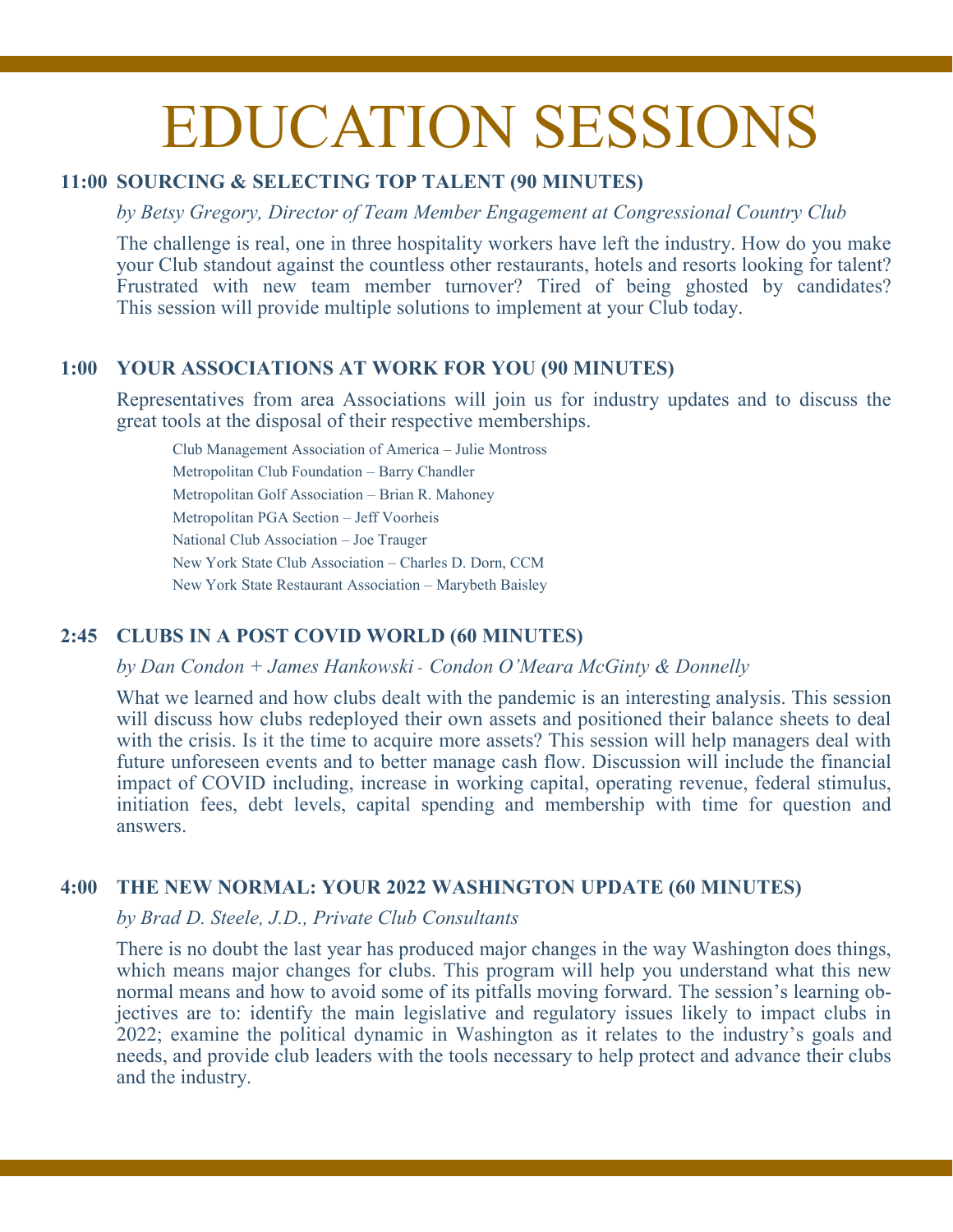

# Networking Reception Stations by the Club Chefs of Westchester

**STATION ONE**

**Yellow Curry Corn Coconut Shrimp, Pickled Onion; Moroccan Lamb Ragout, Crispy Risotto Cake, Goat Cheese Snow** 

Austin Braswell Executive Chef The Blind Brook Club Lorcan O'Connell Executive Chef Old Oaks Country Club Kimberly Vega Executive Sous Chef Old Oaks Country Club Anthony Francis Junior Sous Chef Old Oaks Country Club Paul Lockley Executive Chef Sponsors: Debragga, Dan Kim, Ace Endico

# **STATION TWO**

# **Braised Bacon, Caramelized Onion Razor Cut Oatmeal Soubise, Brussels Sprout Kim Chee**

Leonard Phillips CEC Shenorock Shore Club Chuy Salazar Sous Chef Shenorock Shore Club Blake Verity Executive Chef Southward Ho Gary King Executive Chef Sponsor: Baldor, The Chefs Warehouse

# **STATION THREE**

**Black Sea Bass, Sauteed Spinach, Parsnip Puree, Vanilla Saffron Mussels Sauce** John Krall Executive Chef Manursing Island Club Carlos Vintimilla Sous Chef Manursing Island Club Elizabeth Jimenez Pastry/Sous Chef Manursing Island Club Carlos Zuniga Head Line Chef Sponsor: Paganos, Baldor

# **STATION FOUR**

**Short Rib Bolognese, Gnocchi, Pesto Ricotta, Tomato Powder** Nicole McGee Executive Chef Larchmont Shore Club Andrew Ladd Executive Chef Hampshire Country Club Sponsor: Fischer & Miller, Rivera Produce

# **STATION FIVE**

**Duck Breast, Spring Pea Chorizo Hash, Pomegranate Molasses, Potato Glass** Anibal Romero Executive Chef Siwanoy Country Club Nelson Banegas Sous Chef Noe Merlo Banquet Chef Julio Juan Jose Garcia Jr. Sous Chef Sponsor: Gordon Food Service, Baldor

# **STATION SIX**

**Taste of Morocco Moroccan Beef Kefta Kebab, Couscous with Roasted Vegetables, Chickpeas and Almonds, Zaalouk, Tomato and Eggplant Salad** Executive Chef Victor Honrath Wykagyl Country Club Angel Cordero Andrew Dembeck Mauricio Cortez Sponsor: Sysco

# **STATION SEVEN**

**Wild Mushroom Tostada, Avocado Tomatillo Salsa Verde, Queso Cotija** Maxwell Shteyman, C.E.C. Sunningdale Country Club Robert Bickmeyer, Sous Chef **Sponsors Baldor**